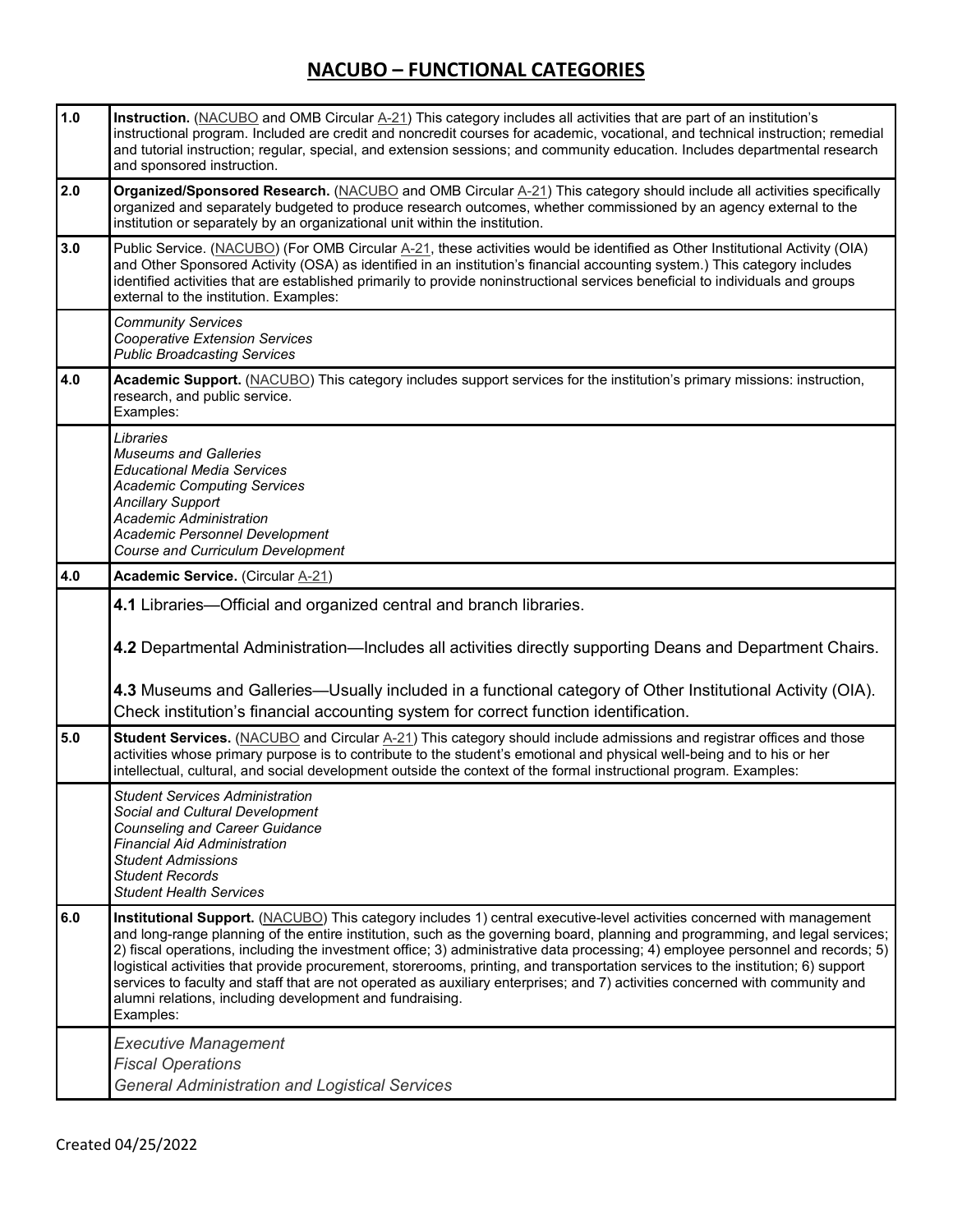|      | <b>Administrative Computing Services</b><br><b>Public Relations/Development</b>                                                                                                                                                                                                                                                                                                                                                                                                                                    |  |  |  |  |
|------|--------------------------------------------------------------------------------------------------------------------------------------------------------------------------------------------------------------------------------------------------------------------------------------------------------------------------------------------------------------------------------------------------------------------------------------------------------------------------------------------------------------------|--|--|--|--|
| 6.0  | <b>Institution Support.</b> (Circular A-21)                                                                                                                                                                                                                                                                                                                                                                                                                                                                        |  |  |  |  |
|      | <b>6.1 General Administration</b>                                                                                                                                                                                                                                                                                                                                                                                                                                                                                  |  |  |  |  |
|      | <b>Executive Management</b><br><b>Fiscal Operations</b><br><b>General Administration and Logistical Services</b><br><b>Administrative Computing Services</b>                                                                                                                                                                                                                                                                                                                                                       |  |  |  |  |
|      | 6.2 Public Relations/Development/Alumni Affairs (Usually in Other Institutional Activity (OIA))                                                                                                                                                                                                                                                                                                                                                                                                                    |  |  |  |  |
|      | 6.3 Sponsored Projects Administration                                                                                                                                                                                                                                                                                                                                                                                                                                                                              |  |  |  |  |
|      | <b>Grants and Contracts Administration</b><br><b>Grants and Contracts Accounting</b><br><b>Research Compliance Office</b><br>Check institution's financial accounting system for other units identified as sponsored projects<br>administration                                                                                                                                                                                                                                                                    |  |  |  |  |
| 7.0  | Operation and Maintenance of Plant. (NACUBO and Circular A-21) This category should include the operation and<br>maintenance of physical plants for all institutional activities, including auxiliary enterprises and independent operations.<br>Examples:                                                                                                                                                                                                                                                         |  |  |  |  |
|      | <b>Physical Plant Administration</b><br><b>Building Maintenance</b><br><b>Custodial Services</b><br>Safety<br><b>Security</b><br><b>Space Management</b><br><b>Occupational Health</b><br><b>Utilities</b><br><b>Landscape and Grounds</b><br><b>Major Repairs and Renovation</b>                                                                                                                                                                                                                                  |  |  |  |  |
| 8.0  | This category includes Scholarships and Fellowships but is not used in facilities. (NACUBO)                                                                                                                                                                                                                                                                                                                                                                                                                        |  |  |  |  |
| 9.0  | Auxiliary Enterprises. (NACUBO) An auxiliary enterprise is an entity that exists to furnish goods or services to students,<br>faculty, or staff, and that charges a fee directly related to, although not necessarily equal to, the cost of the goods or services.<br>This also includes Division I Intercollegiate Athletics.                                                                                                                                                                                     |  |  |  |  |
| 10.0 | Independent Operations. (NACUBO) This category includes those operations that are independent of, or unrelated to, the<br>primary missions of the institution but that may enhance these activities. This category is generally limited to major federally<br>funded research and development centers such as the Johns Hopkins Applied Physics Laboratory.                                                                                                                                                        |  |  |  |  |
| 11.0 | Hospitals. (NACUBO) This category includes patient care operations of the separately organized and budgeted hospital,<br>including nursing and other professional services, general services, administrative services, fiscal services, etc., that are<br>included within the organized hospital.                                                                                                                                                                                                                  |  |  |  |  |
| 12.0 | Service Center. (Circular A-21) An operation that provides a service or product or a group of services or products for a fee to<br>users principally within the institutional community. The services may range from highly specialized to typical or necessary<br>functions. Often they could not be provided as effectively or efficiently if provided by external sources. A service center<br>develops a rate for the service activity based on actual incurred costs and charges users based on actual usage. |  |  |  |  |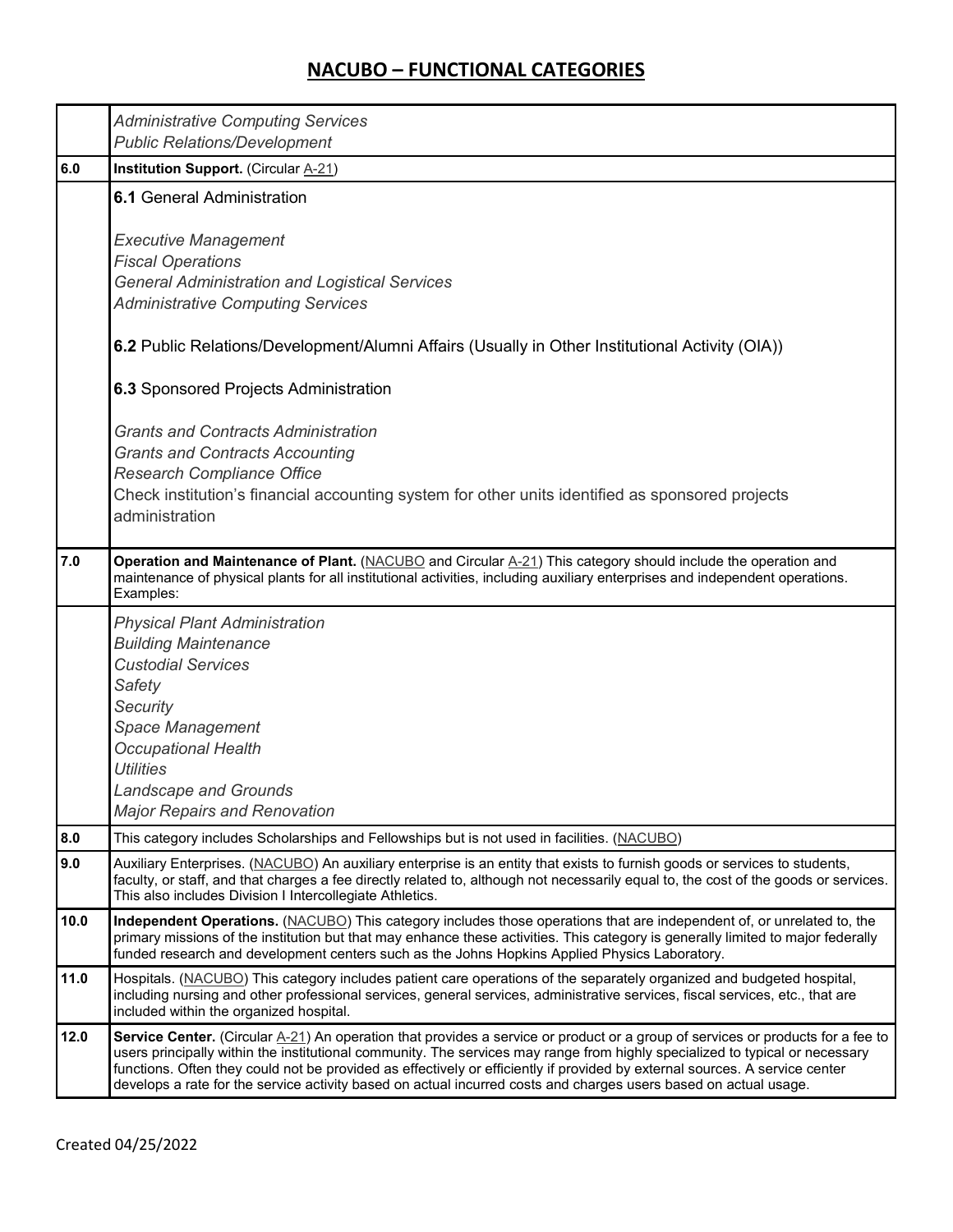**13.0 Unoccupied Space.** (Supplemental Category) Space that at the time of the inventory is either vacant (not assigned to any faculty or staff members) or under renovation. **NOTE:** OMB Circular [A-21](javascript:Popup() requires the long form (detailed information) to be completed for institutions receiving over \$10 million from the federal government for grants and contracts and requires such institutions to apply for a Facilities and Administration Rate.

| <b>NACUBO</b>                    | <b>OMB CIRCULAR A-21</b>                                                                                                                                                                                                                                                                                                       |                                                                                                                                                                                                             |
|----------------------------------|--------------------------------------------------------------------------------------------------------------------------------------------------------------------------------------------------------------------------------------------------------------------------------------------------------------------------------|-------------------------------------------------------------------------------------------------------------------------------------------------------------------------------------------------------------|
| <b>Major function</b>            | <b>Subcategory</b>                                                                                                                                                                                                                                                                                                             | <b>Subcategory</b>                                                                                                                                                                                          |
| ♣ Instruction                    | General academic instruction<br>$\bullet$<br>Vocational/technical instruction<br>$\bullet$<br>Special session instruction<br>$\bullet$<br>Community education<br>$\bullet$<br>Preparatory/remedial instruction<br>$\bullet$                                                                                                    | All teaching and training (except<br>$\bullet$<br>research training)<br>Vocational teaching<br>Technical teaching<br>Departmental research<br>Sponsored instruction and<br>training                         |
| <b>* Research</b>                | Institutes and research centers<br>$\bullet$<br>Individual and project research<br>$\bullet$                                                                                                                                                                                                                                   | Sponsored research<br>$\bullet$<br>Research training<br>University research                                                                                                                                 |
| * Public service                 | Community services<br>$\bullet$<br>Cooperative extension<br>$\bullet$<br>Public broadcasting<br>$\bullet$                                                                                                                                                                                                                      |                                                                                                                                                                                                             |
| <b>Academic service/ support</b> | Libraries<br>$\bullet$<br>Museums and galleries<br>$\bullet$<br>Educational media services<br>$\bullet$<br>Academic computing services<br>$\bullet$<br>Ancillary support<br>$\bullet$<br>Academic administration<br>$\bullet$<br>Academic personnel development<br>$\bullet$<br>Course and curriculum development<br>$\bullet$ | Libraries<br>$\bullet$<br>Departmental administration                                                                                                                                                       |
| <b>* Student services</b>        | Student services administration<br>$\bullet$<br>Social and cultural development<br>$\bullet$<br>Counseling and career guidance<br>$\bullet$<br>Financial aid administration<br>$\bullet$<br>Student admissions<br>$\bullet$<br>Student records<br>Student health services                                                      | Student services administration<br>Social and cultural development<br>Counseling and career<br>guidance<br>Financial aid administration<br>Student admissions<br>Student records<br>Student health services |
| <b>ᢢ</b> Institutional support   | Executive management<br>$\bullet$<br><b>Fiscal operations</b><br>$\bullet$<br>General administrative and logistical<br>$\bullet$<br>services<br>Administrative computing services<br>٠<br>Public relations/development<br>$\bullet$                                                                                            | Executive management<br>$\bullet$<br><b>Fiscal operations</b><br>General administrative and<br>logistical services<br>Administrative computing<br>services                                                  |